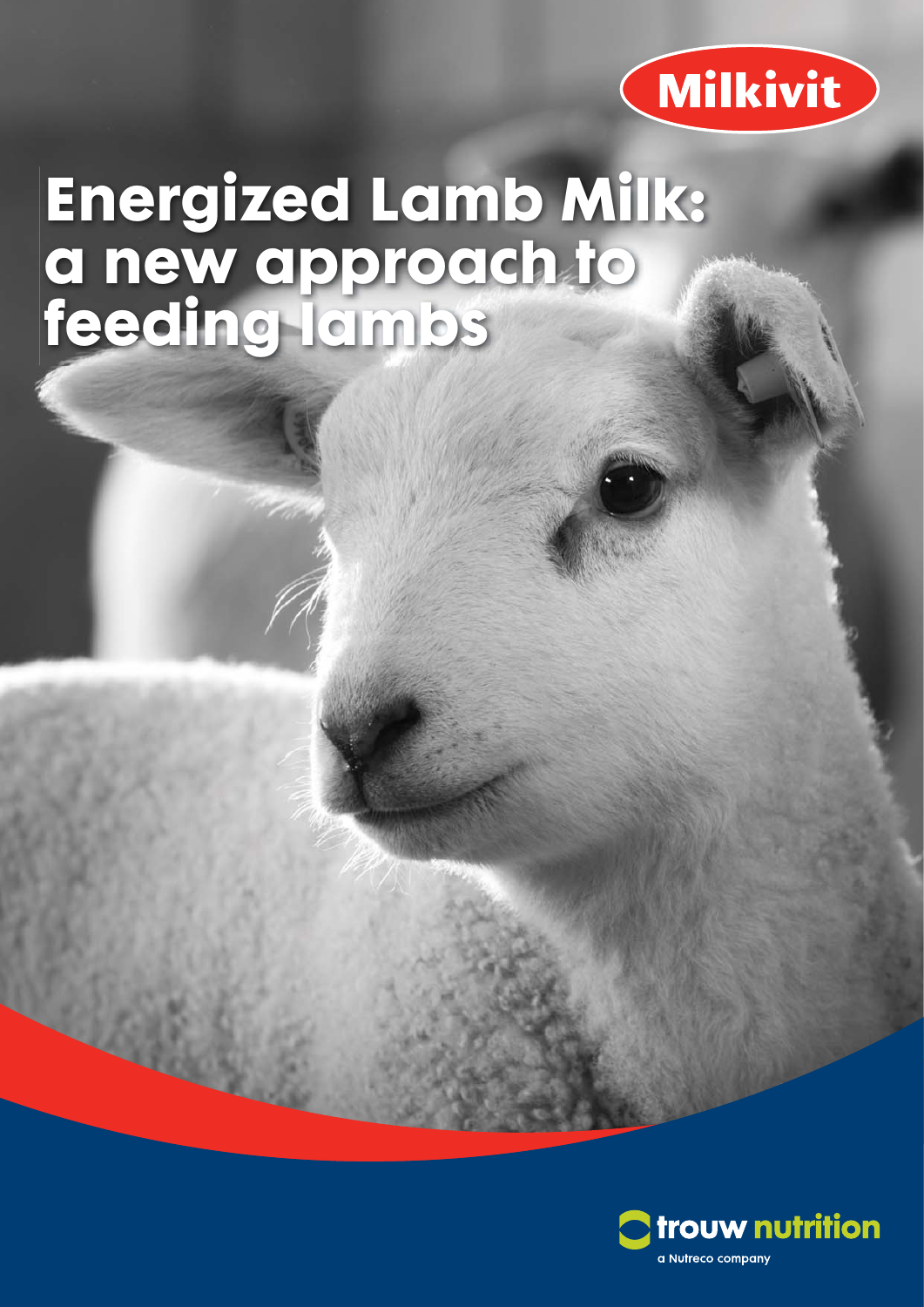

## **The key benefits of Energized Lamb Milk**



**Optimal pro** 

.<br>**Controlled** smolality

**Careful mineral** and vitamin supplementation

## **Helping lambs to achieve their full growth potential**

For the sheep farmer, business success means balancing a wide range of factors. At the heart of this challenge lies the need to look after lambs and optimise productivity, while simultaneously controlling workload and maximising return on investment.

Milkivit stands for dedication to quality milk replacers for over 60 years, and this experience combined with the latest scientific knowledge can help you ensure a healthy future for your farm. Quality of ingredients is what we are all about and our milk replacers contain the perfect balance of nutrients to rear strong and healthy lambs.

## **Energized Lamb Milk**

Milkivit Energized Lamb Milk has been designed to help lambs achieve their full growth potential. Energized Lamb Milk is a precisely formulated lamb milk replacer containing specially selected milk products, highly digestible oils and proteins plus vitamins and minerals to satisfy the requirements of fast-growing lambs.

The formulation has been specifically developed with four key benefits in mind:

- Improved energy density
- Optimal protein digestibility
- Controlled osmolality
- Careful mineral and vitamin supplementation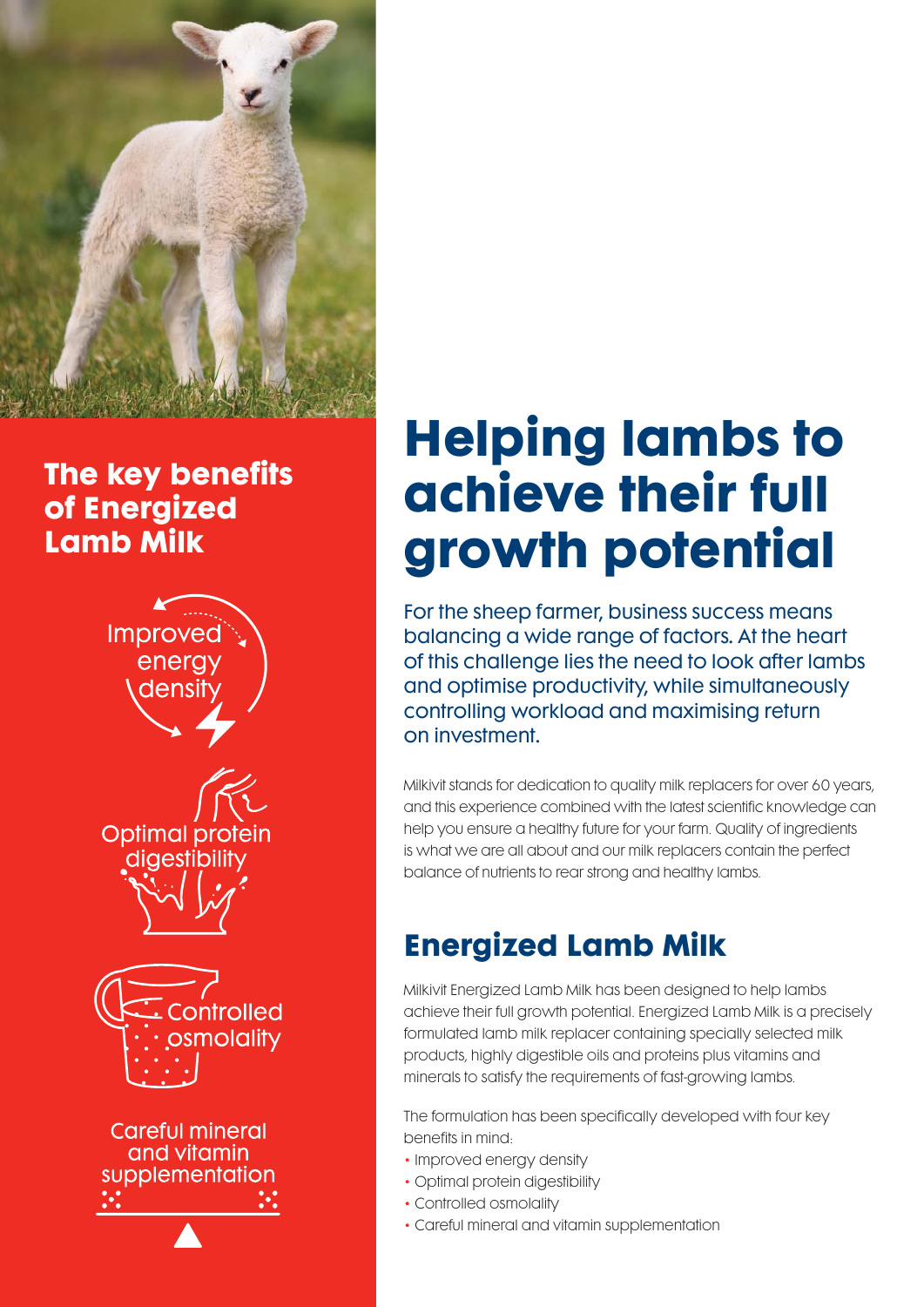### **Newborn lambs are born with limited energy reserves**

Early provision of adequate energy in a highly digestible form is therefore essential to support early life survivability, body temperature maintenance, immune system support, daily live weight gains and optimal development for flock replacements. Adverse weather conditions during the lambing period can further exacerbate body heat loss increasing these requirements even further.

Protein digestibility in milk replacers is well known. Carefully selected sources ensure optimal digestibility of the protein which supports lamb performance. Osmolality measures the concentration of solute particles in a solution and is calculated by adding the concentrations of sugars and minerals in mOsm/kg of solvent. Lamb milk replacers with elevated levels of osmolality can damage gut integrity, increase the risk of abomasal bloat and potentially exacerbate diarrhoea severity in sick lambs.

Choosing a product that has been carefully formulated with osmolality in mind will help to reduce the risk of diarrhoea.

Careful mineral and vitamin supplementation in young lambs is essential to support development, health and performance. Carefully selected sources help to optimise bioavailability whilst supporting gastro intestinal environment.

## **Energized Lamb Milk: Skimmed Milk or Whey based**

Specification – using mother nature as the reference point.